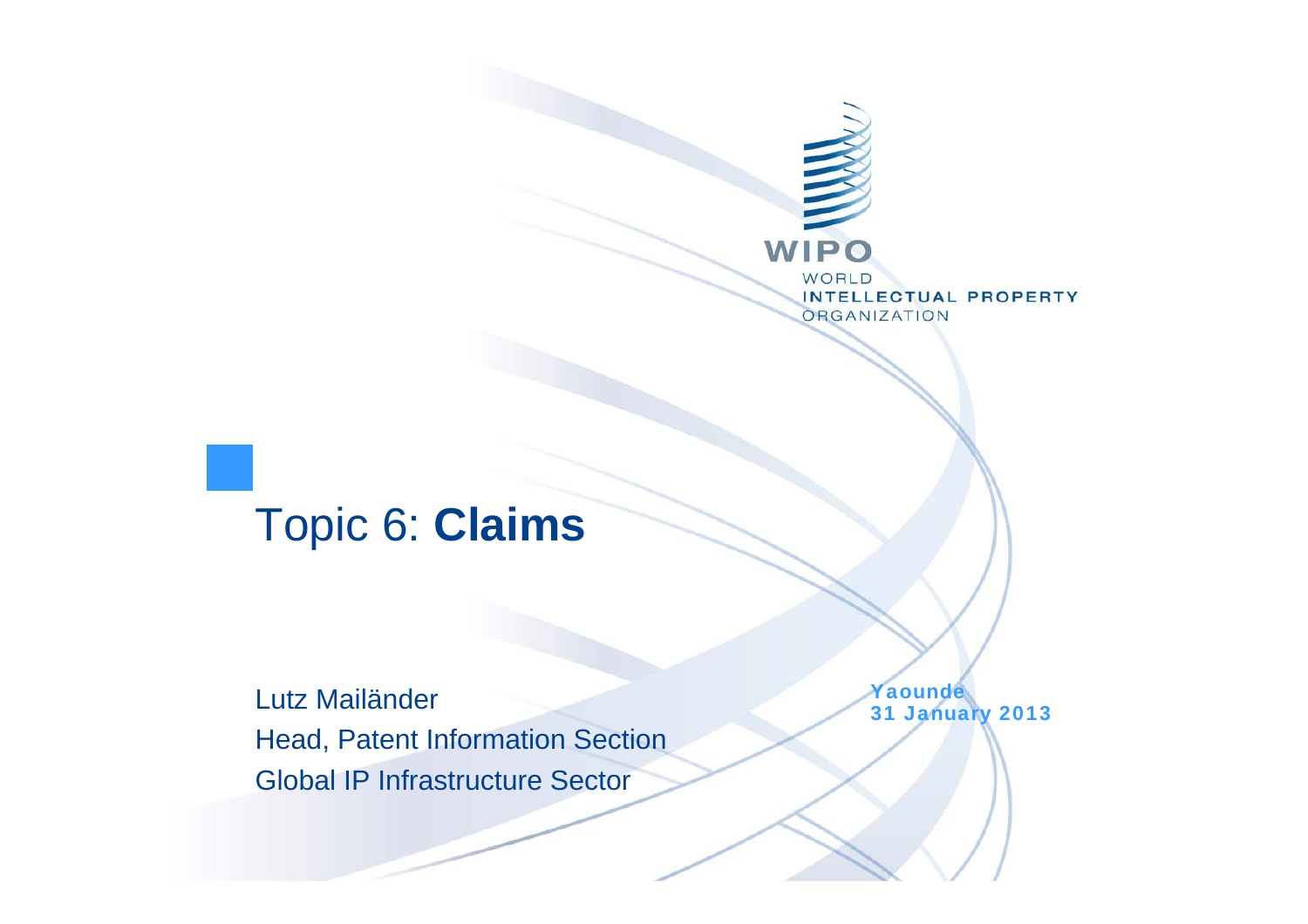# Agenda

Claims

**Types:** 

**n** independent, dependent claims;

One or two part claims

**Unity of patents** 

**Interpretation of claims** 

**Explution of claims** 

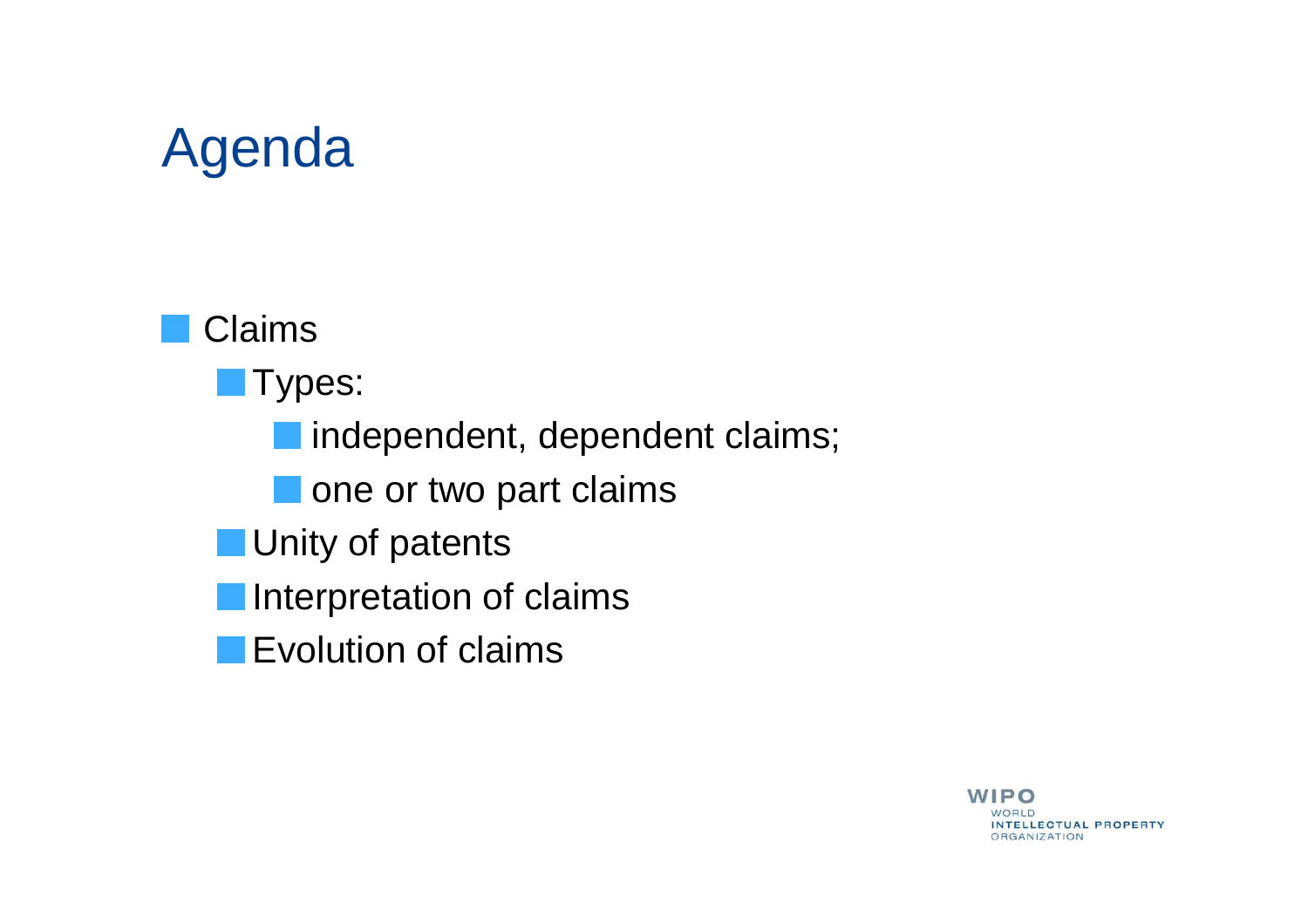### Claims

- Patents are an instrument to protect certain intellectual property
- Claims define the scope of protection
	- Claims have to be clear and concise
	- **Claim wording should not permit ambiguous interpretation**
	- > Principle of **Legal Certainty**
- Examining claims is the core business of a patent examiner Description and drawings are used to interpret the claims
- Only subject matter described in claims is examined for novelty and inventive step
- Claims therefore determine the initial scope of the prior art search
- Effective search is not possible without clear claims

**WIPO** NTELLECTUAL PROPERTY **ORGANIZATION**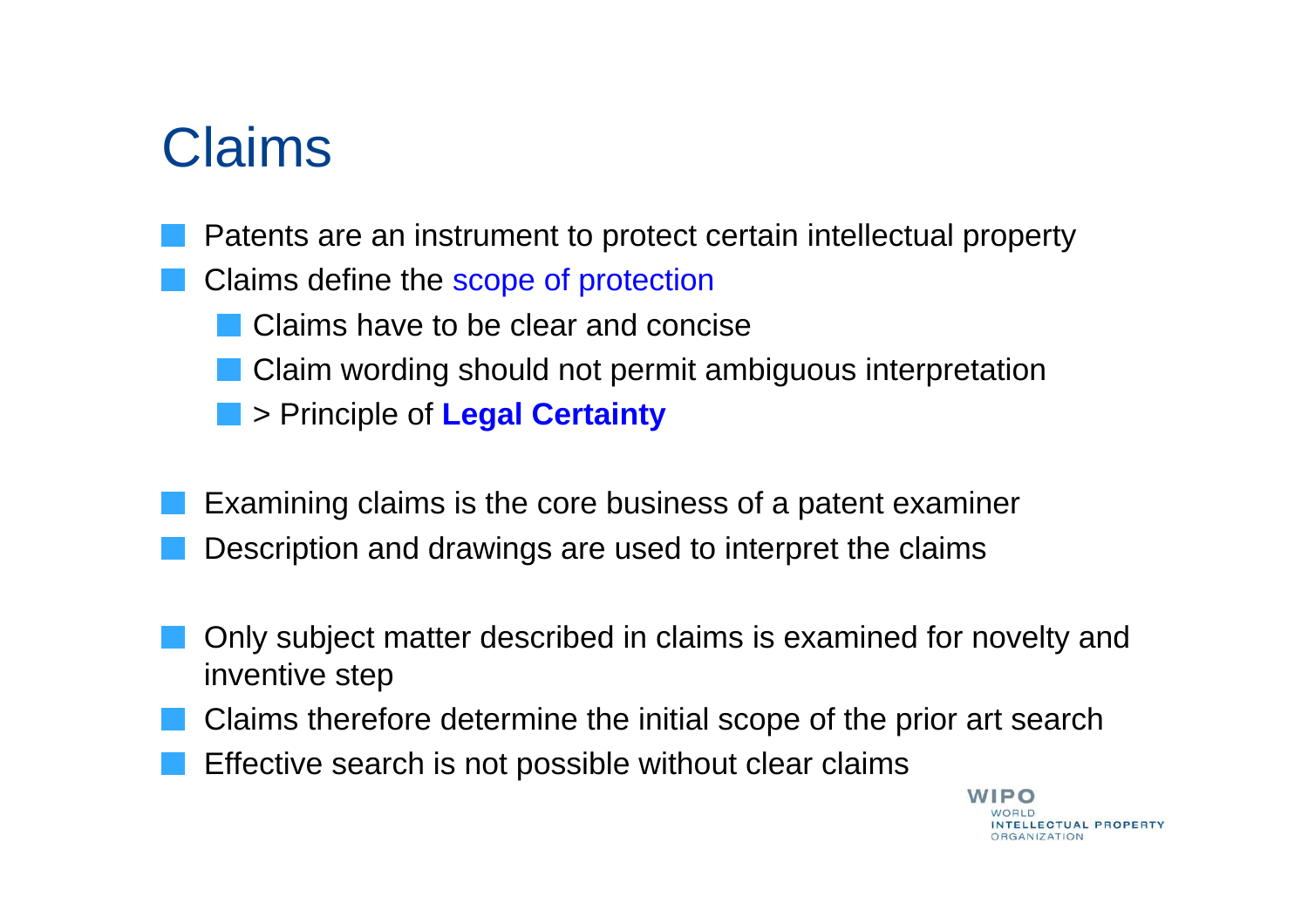### Samples of claims

- EP 2006651 A2
- EP 2006651 B1
- US 7860665 B2

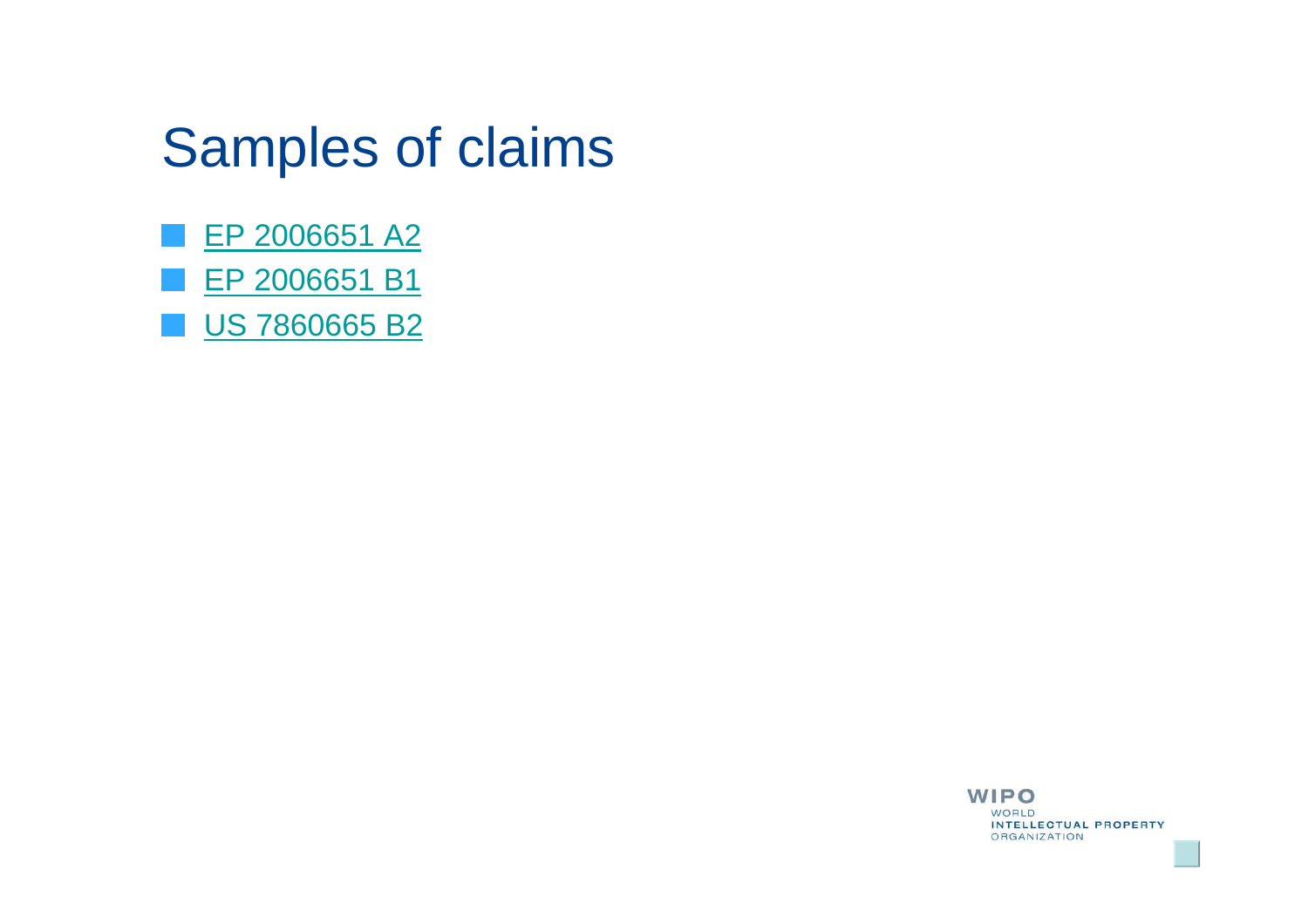# Types of claims

#### **Dependent claim**

Any claim that refers to at least one other claim, e.g.

- "2. Apparatus according claim 1 where {feature1} …."
- "3. Apparatus according claim 1 or 2 where {feature2}"
- "6. Apparatus according claim 1 and 2 where {feature3}"
- "7. Apparatus according any of the preceeding claims where {feature4} …."

References only to claims of same category (method, product, device)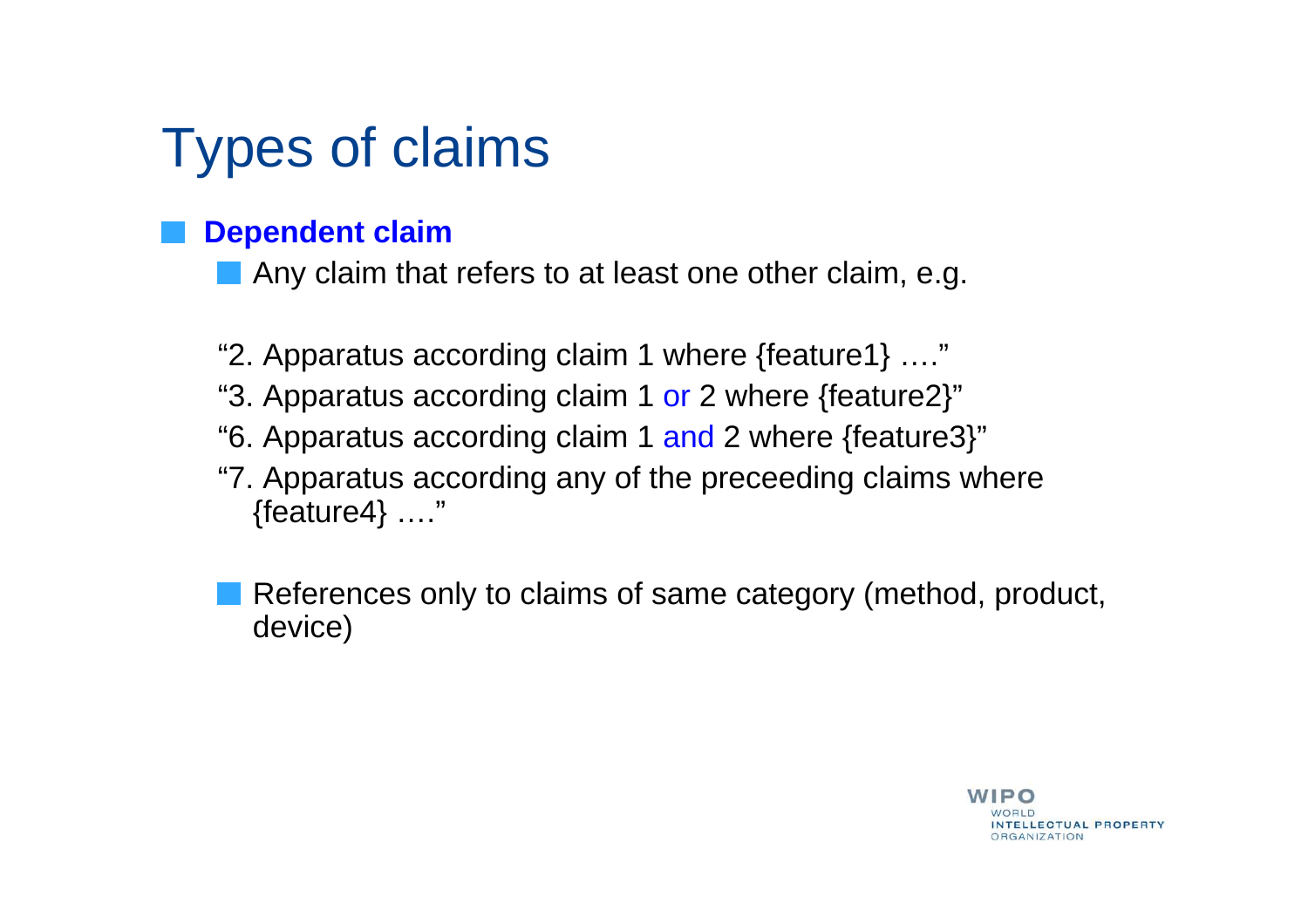### Problematic claims

Sample

- 1. Machine for doing xxxx characterized by ....
- 2. Machine according claim 1 characterized by ... **Yes**
- 3. Process according claim 1 whereby.... **No**

5. Process for xxxx using a machine according claim 1 whereby ...... **Yes**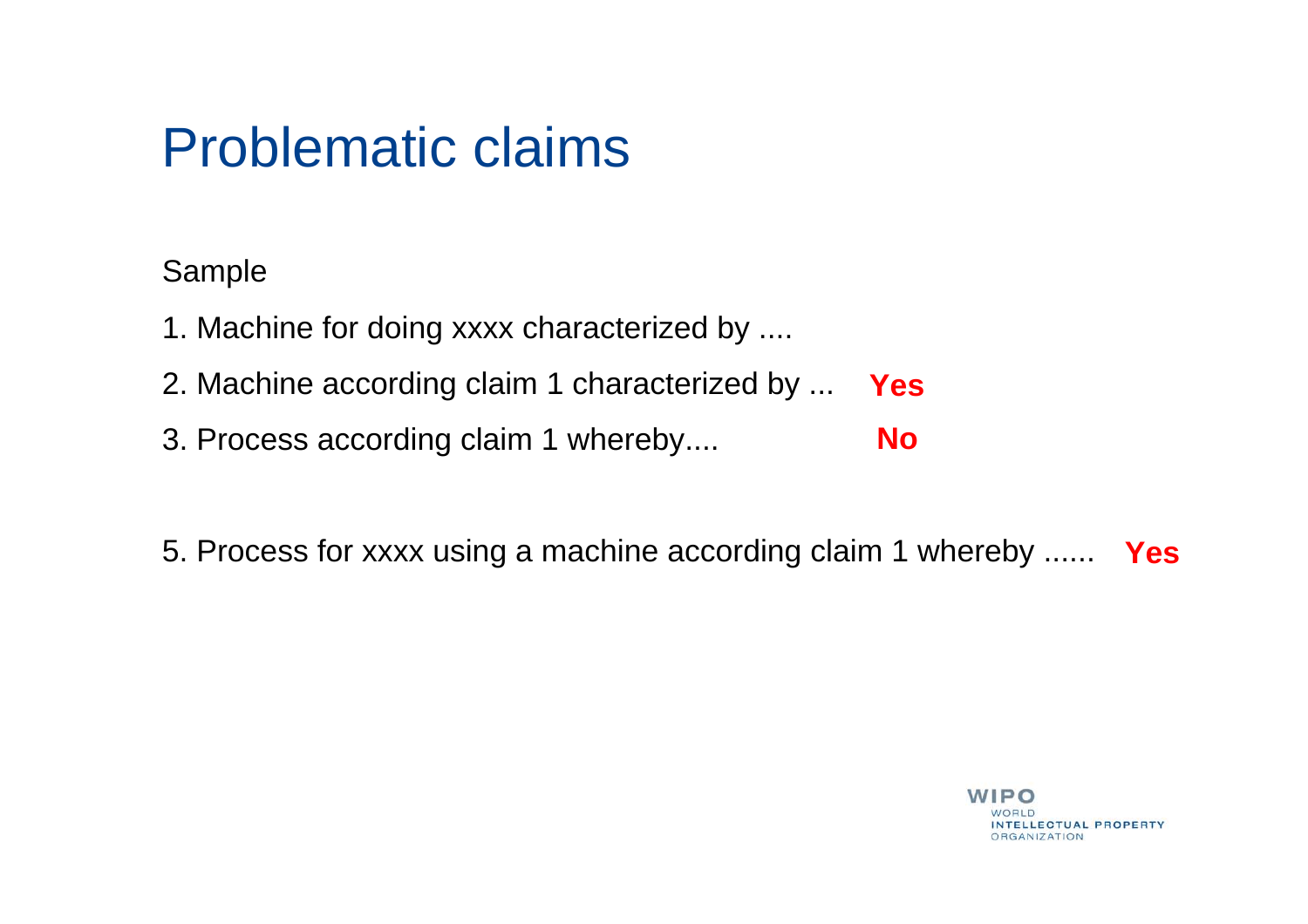# Types of claims

#### **Independent claim**

**Nording of claim does not refer to any other claim, e.g.** 

- "1. Apparatus for making ….
- "1. Method for mixing …..
- "3. Electrically powered mixer with …
- First independent claim is **main claim**
- **Further independent claims are possible**

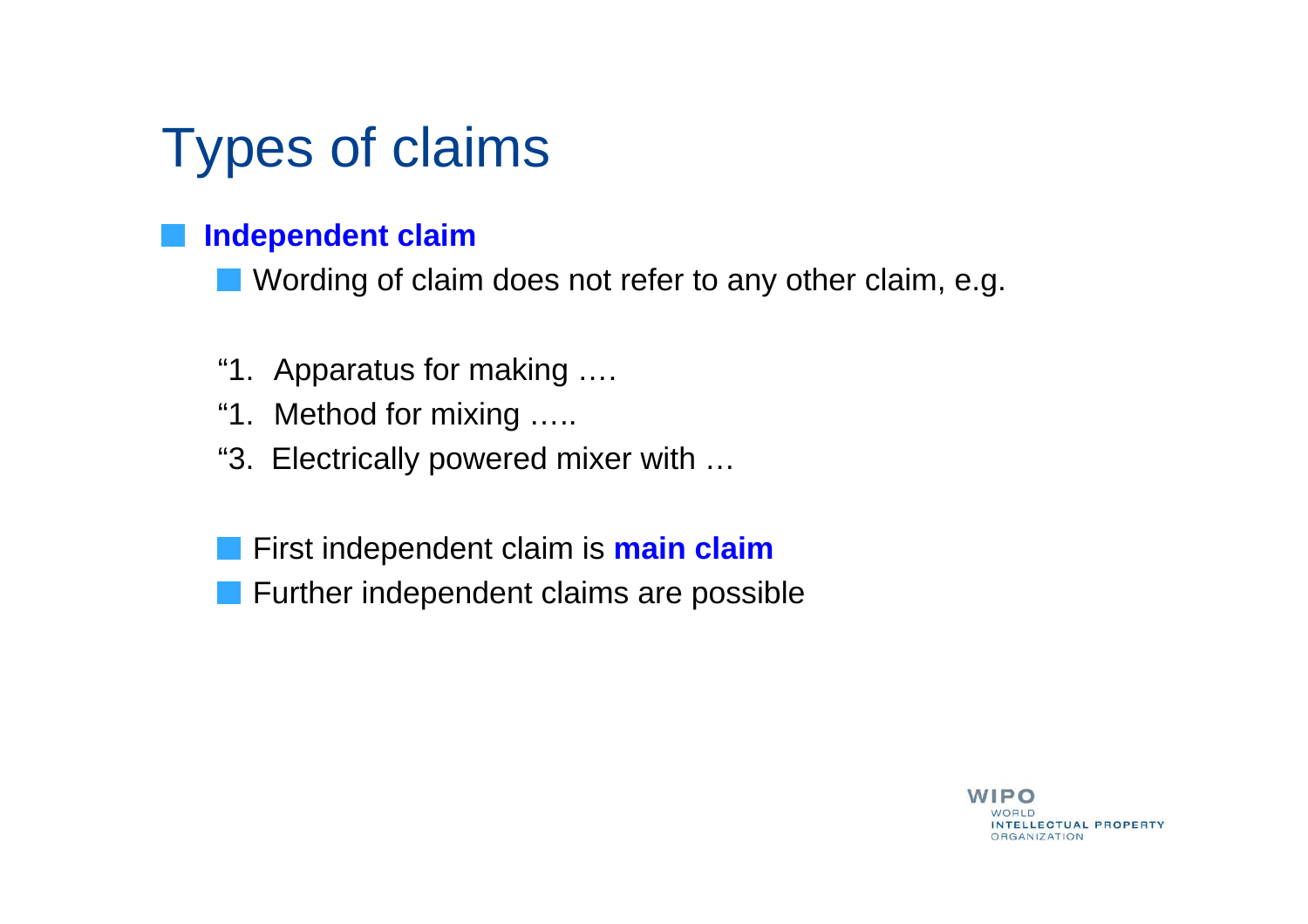# Types of claims

#### Main claim:

Includes **all** the features of the inventionwhich are **essential** to solve the problem, and **only** those features!

#### Dependent claims:

additional, e.g. advantageous features

#### Further independent claims:

alternative similar solutions for **same problem (unity of invention!)**





**WIPO** NTELLECTUAL PROPERTY **ORGANIZATION**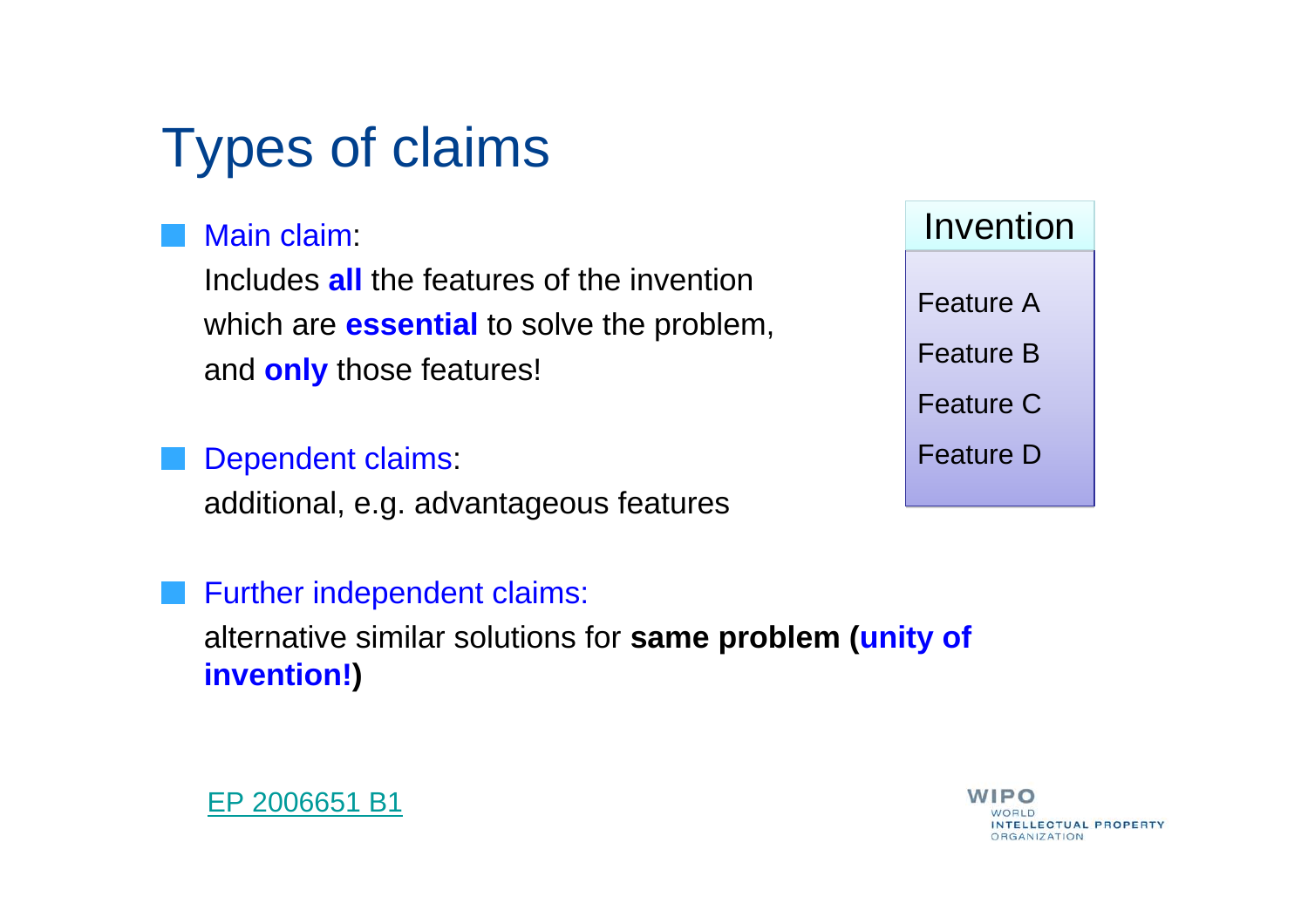# Unity of patents

- Unity of patents: Combination of diverse inventive subject matter in one application is not admissible, i.e. solutions to several problems
- Main claim defines inventive subject matter
- Further independent claims define other inventive subject matter, e.g.
	- **Product and process**
	- **Different solution**
- Unity is checked with respect to independent claims
- Unity is given as long as inventive subject matters are linked to **same problem**
- Lack of unity: solvable by divisional application, or withdrawal of claims

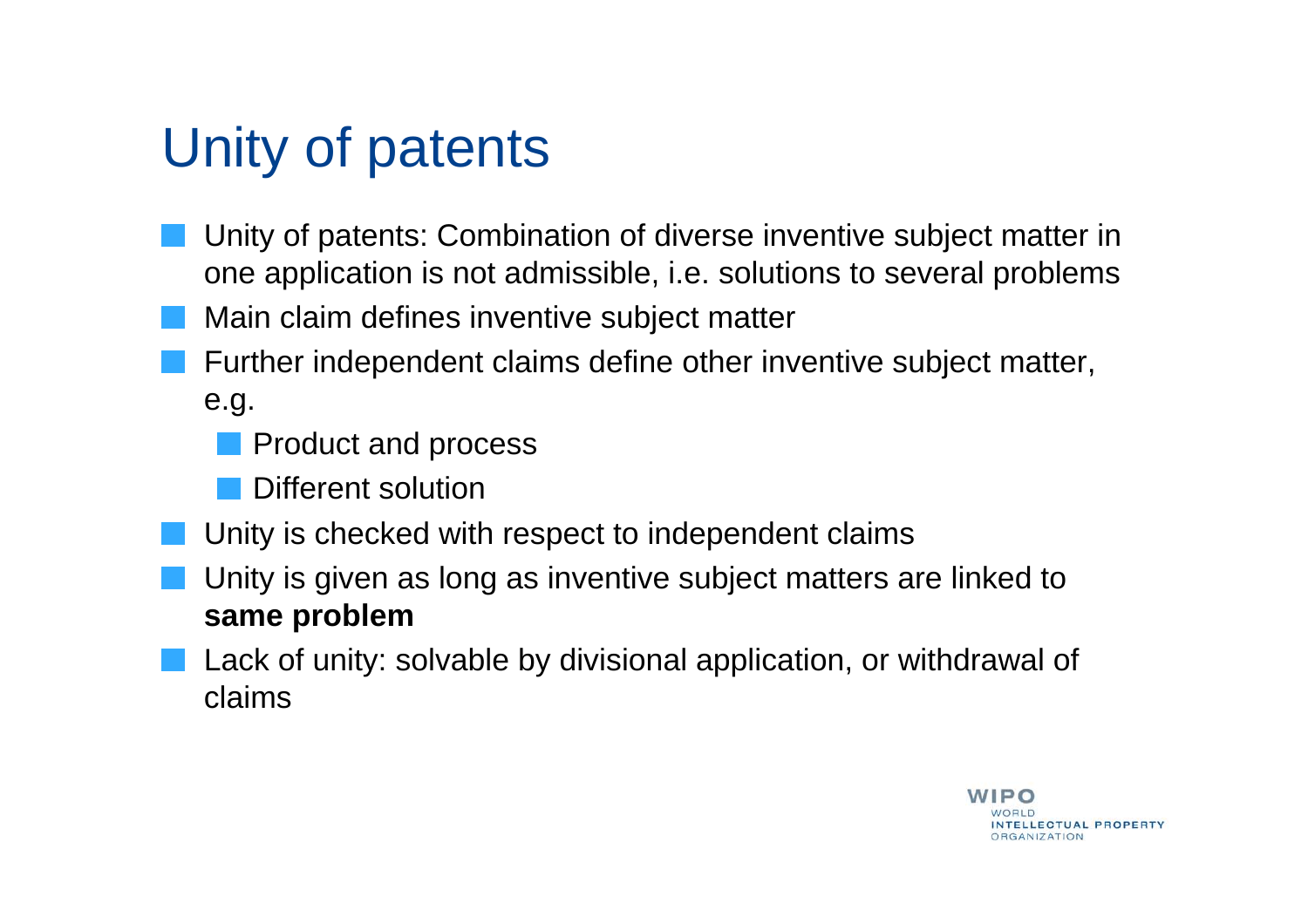### Claim sample – one part claim

- 1. A method of producing a soya bean product, the method including the step of exposing soya beans to an acidic aqueous solution.
- 2. A method as claimed in Claim 1, in which the acidic aqueous solution has a pH of between about 2,0 and 5,5.
- 3. A method as claimed in Claim 1 or Claim 2, in which the soya beans are whole beans.
- 4. A method as claimed in any one of the preceding claims, which includes the prior step of dissolving an organic acid in water to produce the aqueous acidic solution.
- 5. A method as claimed in Claim 4, in which the organic acid is citric acid.

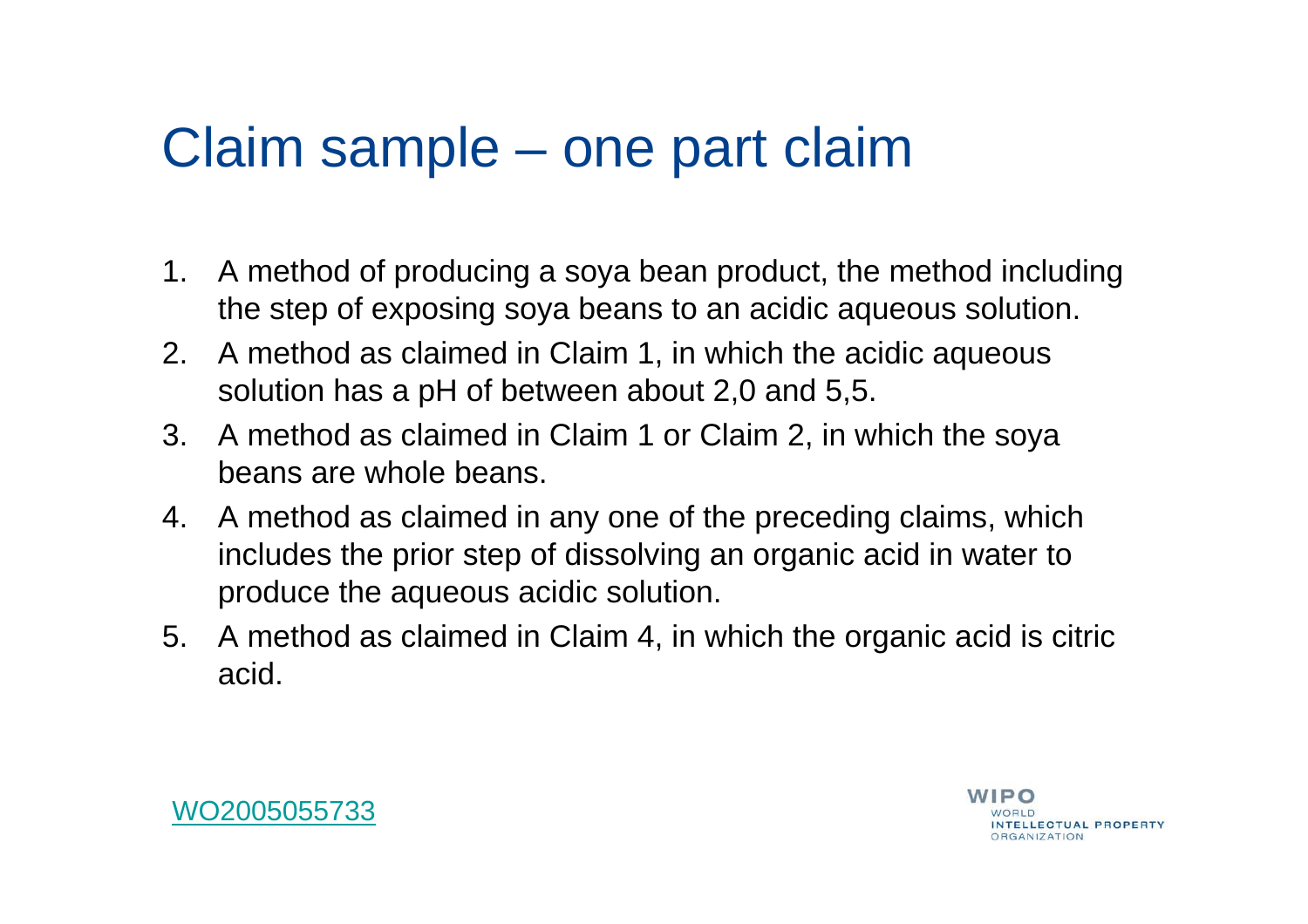### Claim sample – two part claim

Introducing part (category, purpose)

- 1. A method of determining the torque induced in a rotating shaft (51),
- **A** the shaft (51) having a torsional oscillation frequency that is dependent on the stiffness of the shaft (51),
- **B** where the torsional oscillation frequency and the stiffness are dependent upon the operating conditions of the shaft (51),

the method comprising: <——| generic expression

- **C**measuring (35) the torsional oscillation frequency of the rotating shaft (51);
- **D** measuring (39) the twist induced in the rotating shaft (51) by the torque; and
- **E** using (41) the measured value of the torsional oscillation frequency and the measured value of the induced twist to determine the torque induced in the shaft (51).

Sequence of 5 features A - E



LECTUAL PROPERTY **DRGANIZATION**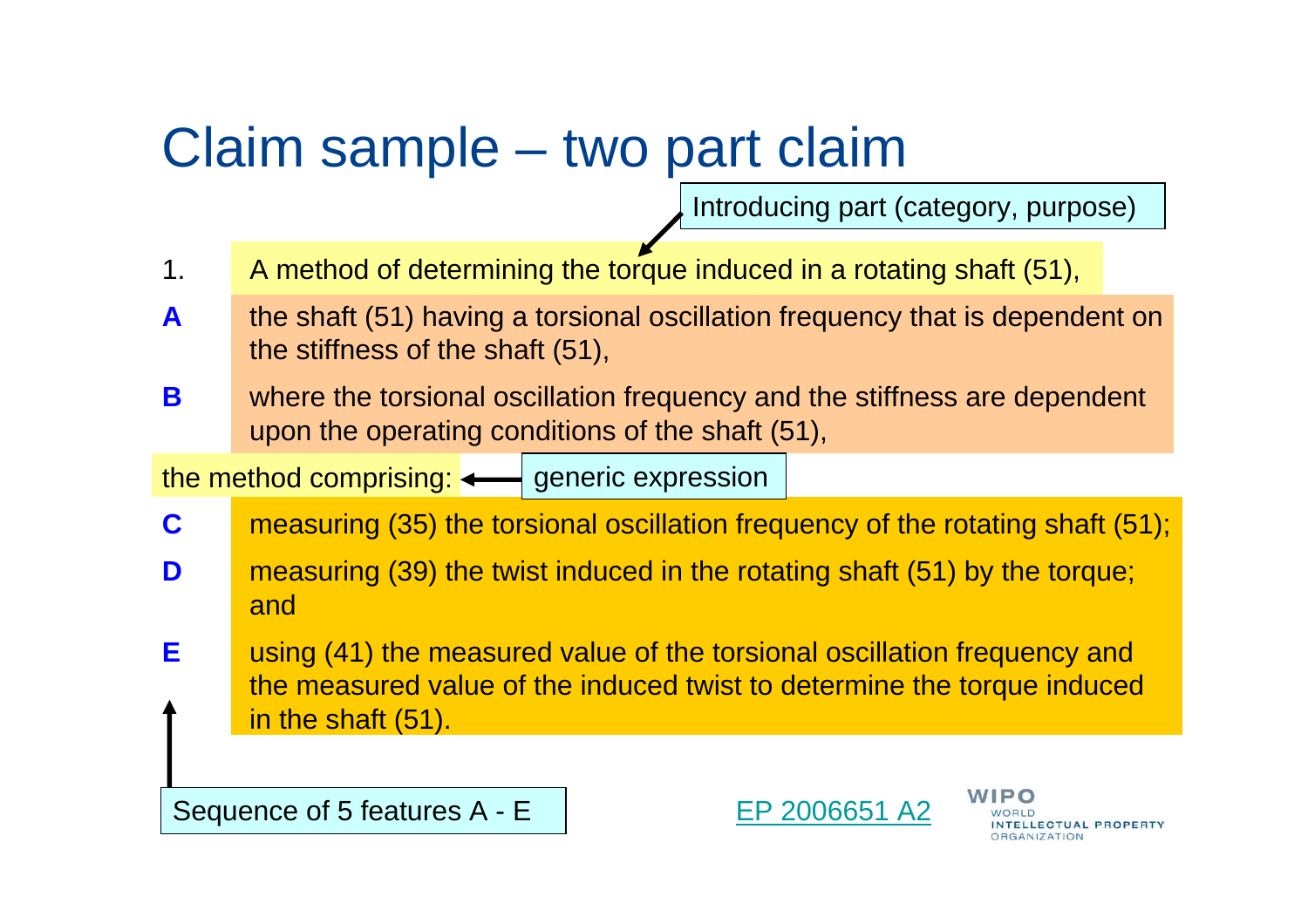

WIPO NTELLECTUAL PROPERTY **ORGANIZATION**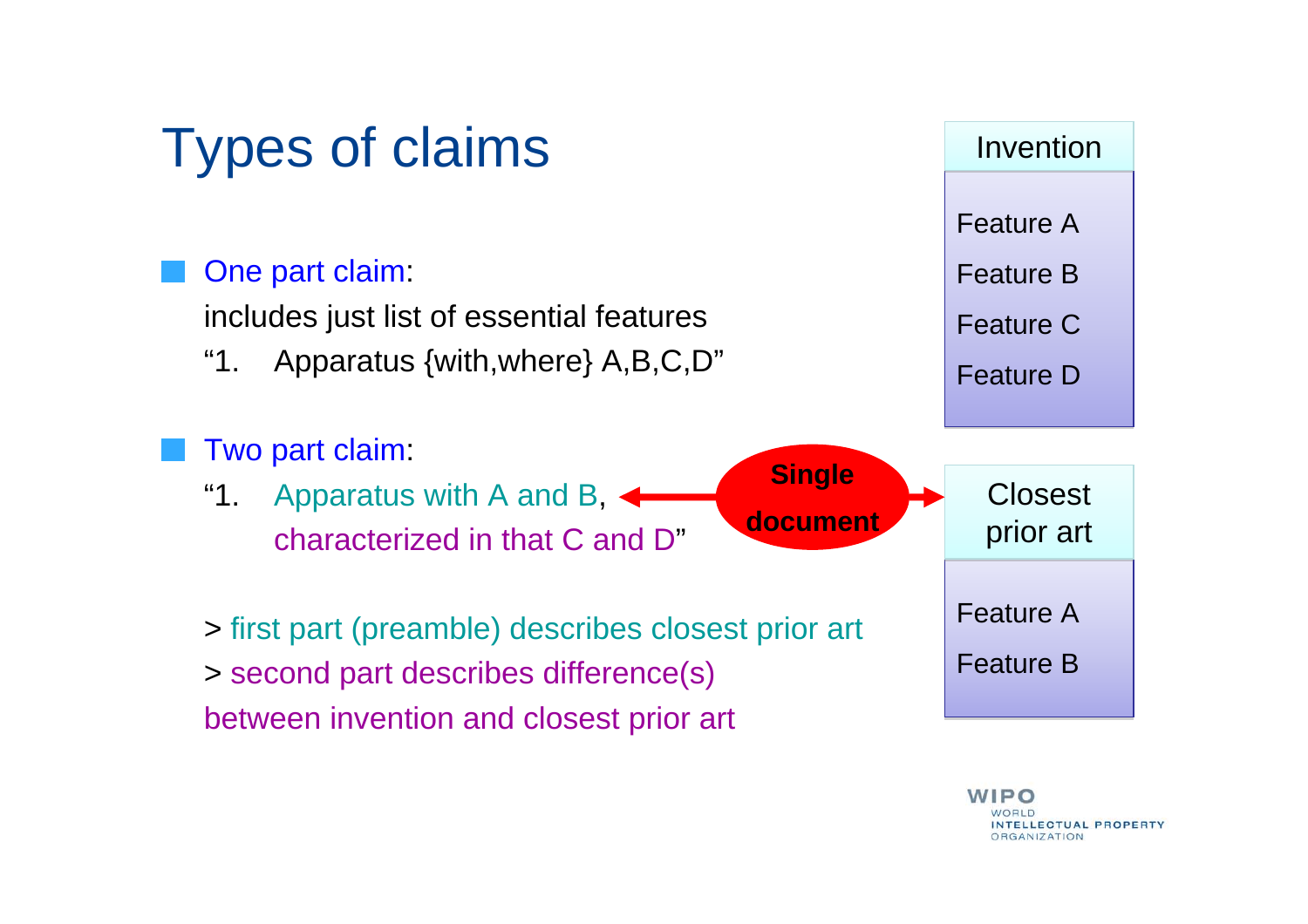# One or two parts ?

#### Two part claim

Standard claim type at EPO whenever possible

- What is closest prior art ?
- Inventive step could also be challenged by combining other prior art, e.g. by combining two documents which are not closest

#### One part claim

- Emphasizes the invention as a whole
- Natural/logical sequence of features instead of artificial separation into two sets
- Encouraged at DPMA
- Should always be used if it is not clear what the closest prior art is

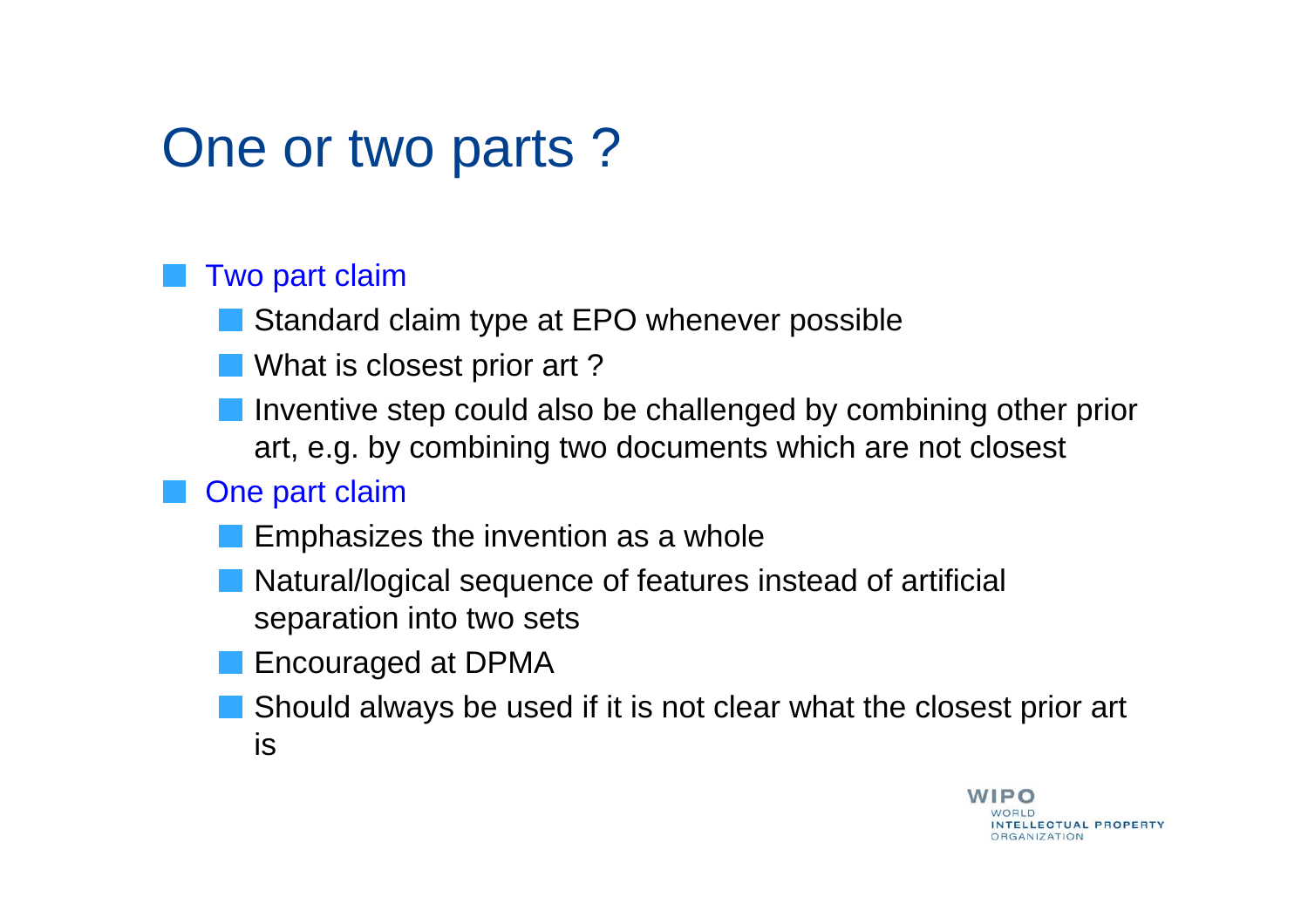### Admissible claim amendments

- Inclusion of additional features taken from description or other claims
- Replacement of features
- Completely reworded claims
- All features have to be supported by the original description Features from drawings not supported by the description are not permitted, i.e. they have to be mentioned explicitly in description
	- Examiner to check whether amended claims are within initial disclosure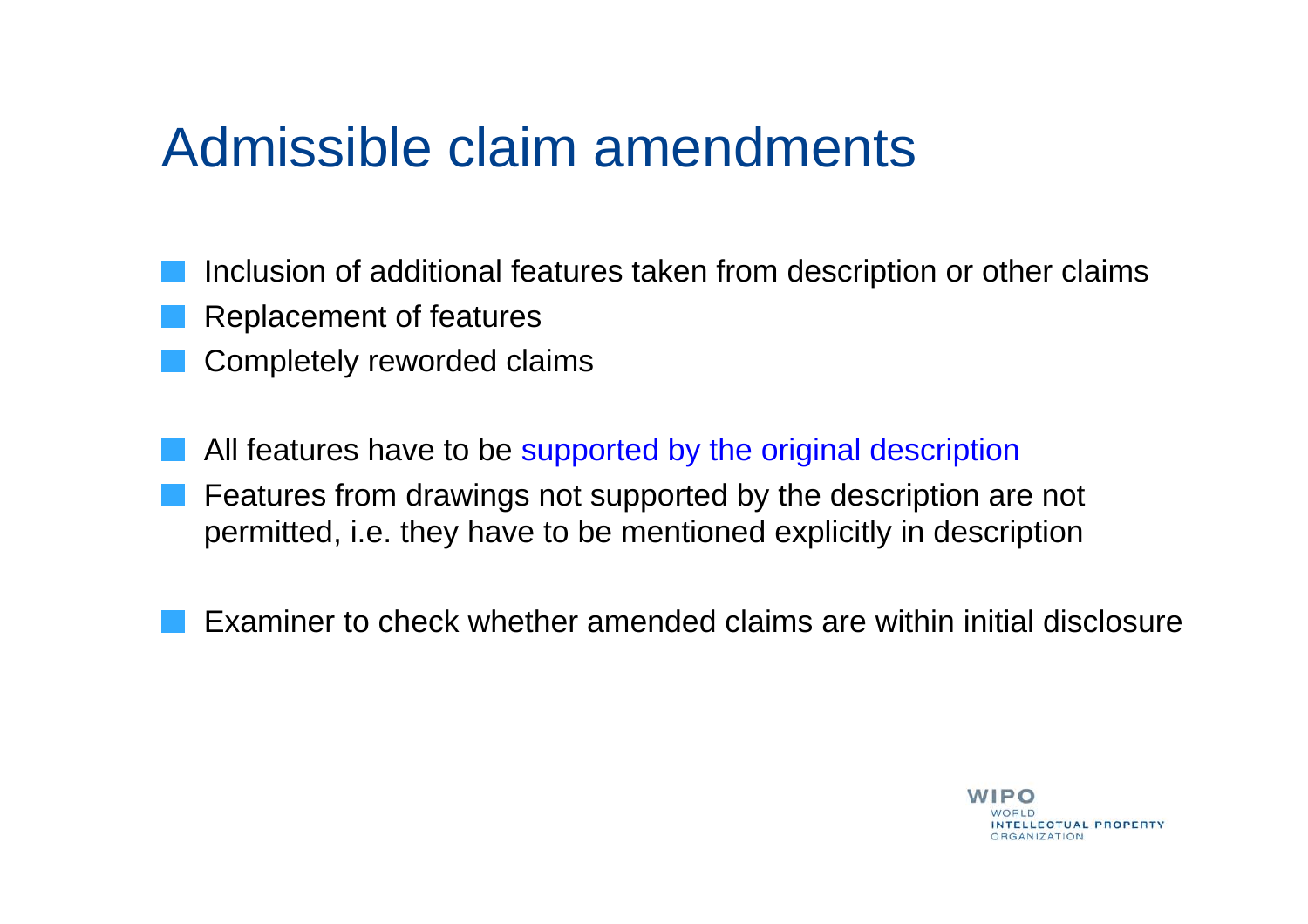### Interpretation of claims

- Purpose indicated in introductory part is irrelevant for assessing novelty and inventive step
	- **Unless the invention is a new use of a known product/process**
- Features or components with reference numeral to drawings:
	- details not explicitly repeated in claim are irrelevant, i.e. expression in claim is interpreted in the widest sense possible
- Optional features are irrelevant, e.g.
	- Features introduced by "especially", "particularly", "for example", "e.g."…
- "comprising" : non-exhaustive enumeration of items
- "consisting of" : exhaustive enumeration of items

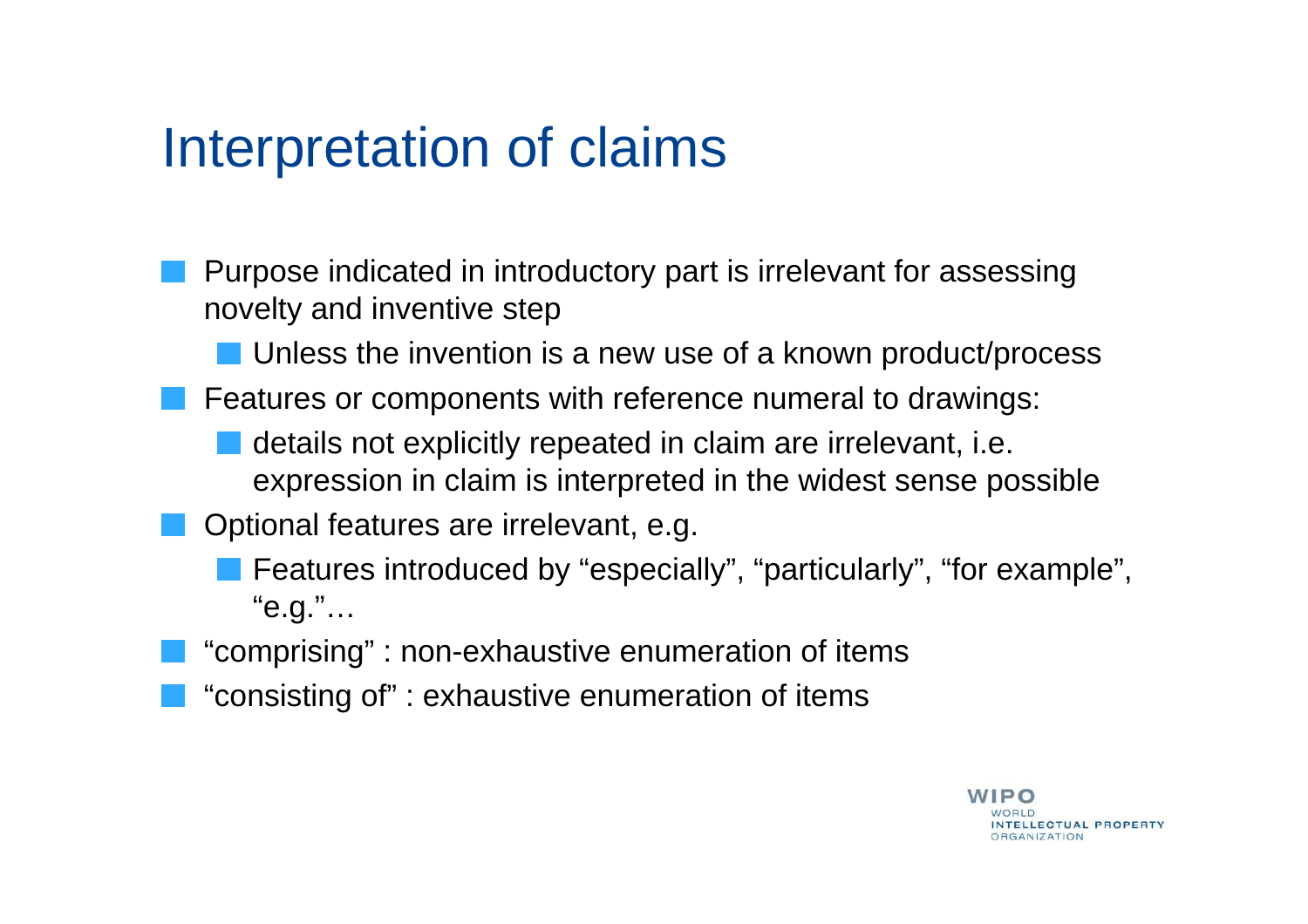### Interpretation of claims

- Process claims: protection extends to product obtained through process
- Product by process claim: if product cannot be described otherwise
- Use claims are process/method claims
- Dependent claims are interpreted as comprisong all the features of the directly and indirectly referenced claims.

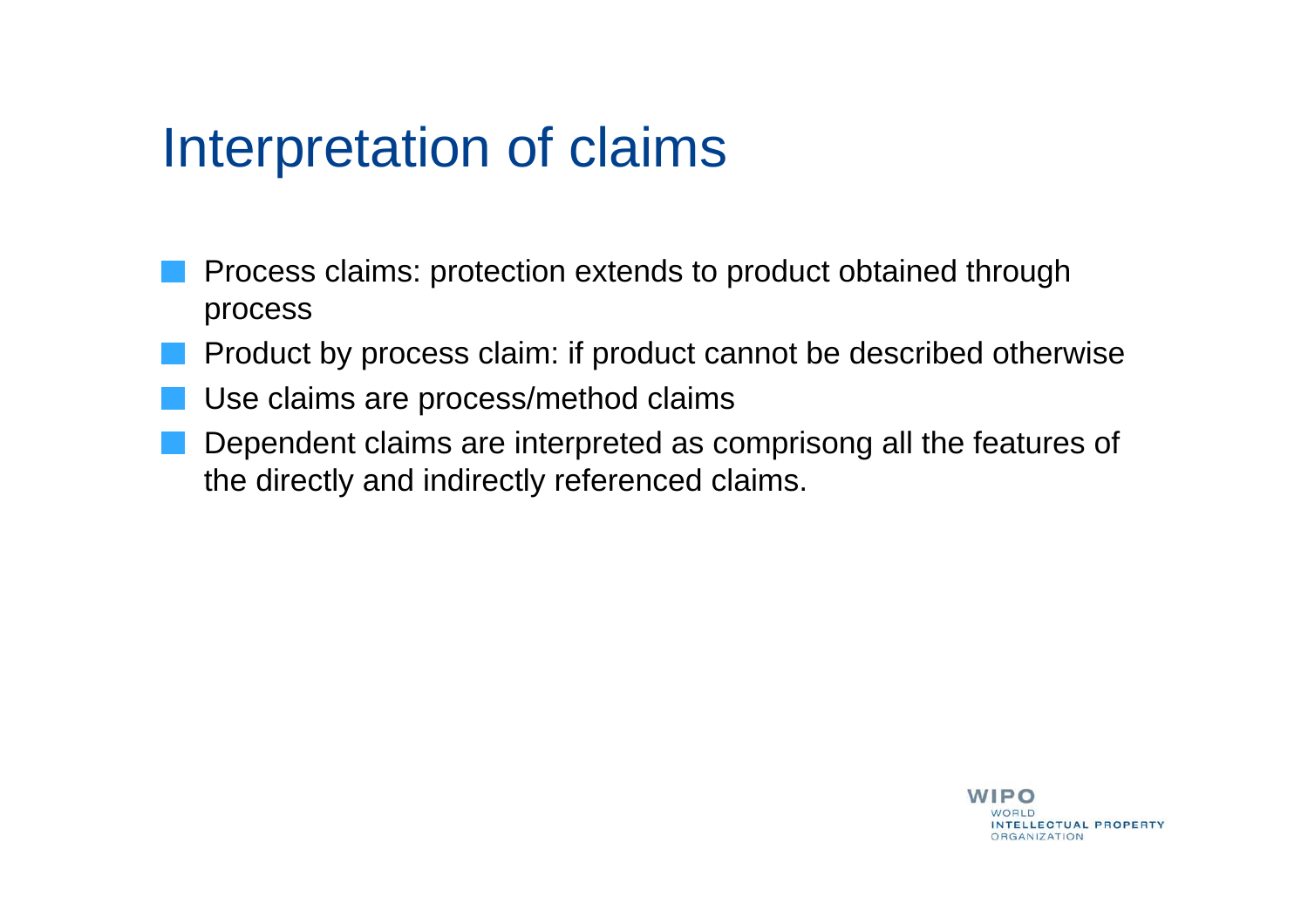### Evolution of claims

- Claims are usually different at different publication stages of same application
- Independent claims in applications published before examination (A1, A2) have broader scope
	- Published as originally filed, or
	- As amended up to publication (dependent on jurisdictions)
- Claims of granted patents are
	- Usually narrower, i.e. include additional features
	- May be totally different
- Claims after opposition have often narrower scope
- Only claims of granted patent are relevant for FTO analysis